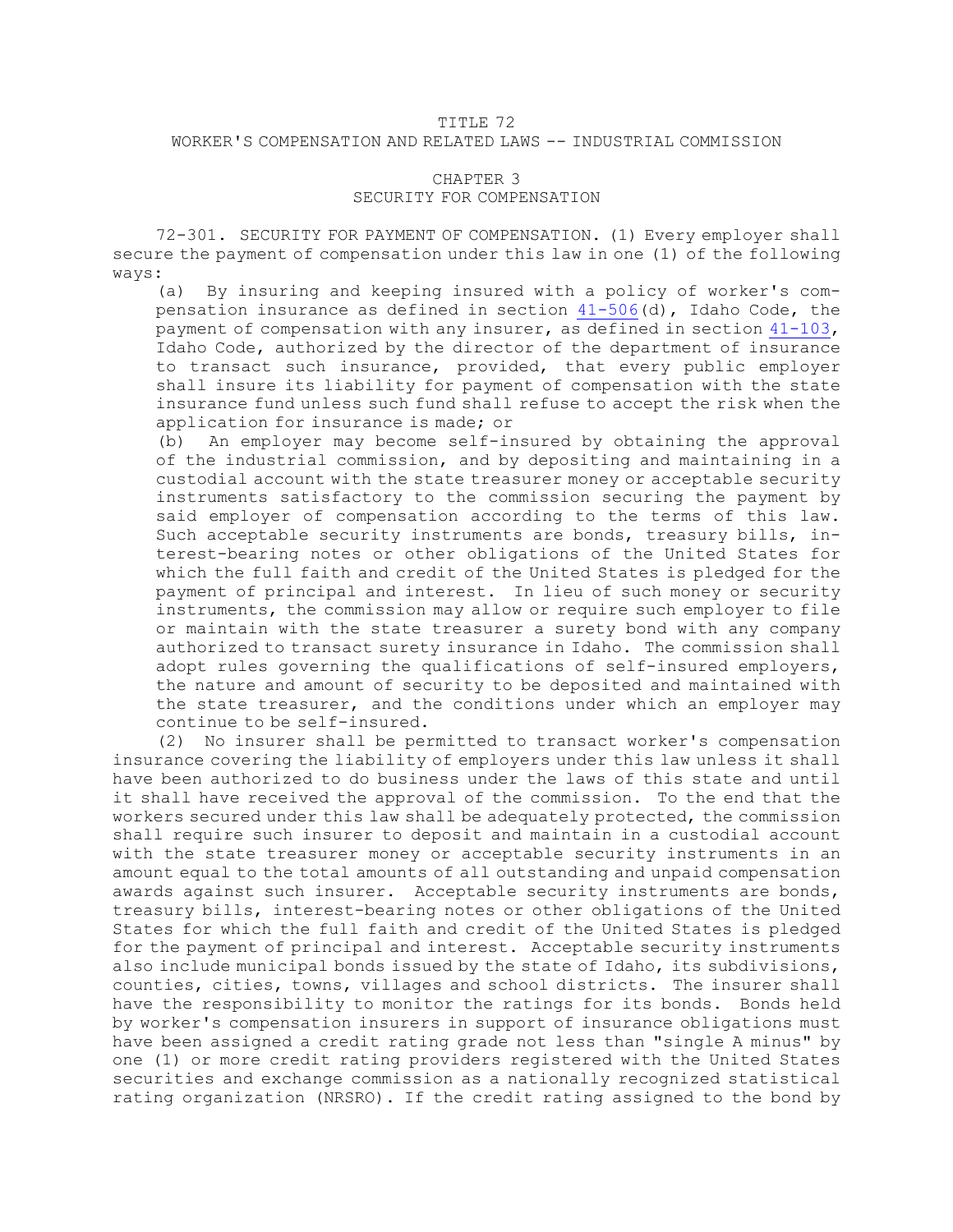the NRSRO is downgraded below "single <sup>A</sup> minus," the worker's compensation insurer shall within thirty (30) days of the downgrade replace the bond with one (1) that meets the credit quality requirement specified in this section. In lieu of such money or security instruments, the commission may allow or require such insurer to file or maintain with the state treasurer <sup>a</sup> surety bond of some company or companies authorized to do business in this state for and in the amounts equaling the total unpaid compensation awards against such insurer.

(3) When an insurer has been placed in liquidation, any security being held in <sup>a</sup> custodial account with the state treasurer under this section shall be converted into cash and transferred into the insolvent insurer fund created in subsection (4) of this section. Such funds shall continue to be held for the purpose of securing any future claims made against the insolvent insurer under this law or until released by the commission to the liquidator, if one exists, or to the insurer's state of domicile, as provided herein. Interest earned on moneys deposited in the insolvent insurer fund shall be credited, pro rata, to the account balance of security being held to answer claims made under this law against an insolvent insurer. Moneys deposited in the insolvent insurer fund may be used to pay the reasonable costs or expenses charged by any financial institution holding such funds on deposit for the state treasurer. Any balance in funds remaining on deposit in the insolvent insurer fund to answer the claims of an insolvent insurer after discharge of that insurer's liquidator may be transferred to the liquidator, if one still exists, or to the liquidated insurer's state of domicile, at such time as the commission determines that said security is no longer required to be held by the state treasurer for the purposes of this law.

(4) There is hereby created in the state treasury the insolvent insurer fund. Moneys in the fund are hereby continuously appropriated for the purposes set forth in the provisions of this section. Interest earned on moneys in the fund shall be returned to the fund.

(5) The approval by the commission of any insurer or self-insured employer may be withdrawn if it shall appear to the commission that workers secured thereby under this law are not fully protected.

[72-301, added 1971, ch. 124, sec. 3, p. 422; am. 1974, ch. 208, sec. 2, p. 1538; am. 2011, ch. 198, sec. 1, p. 581; am. 2014, ch. 96, sec. 1, p. 262; am. 2016, ch. 282, sec. 1, p. 780.]

72-301A. ALTERNATIVE MEANS OF SECURING SELF-INSURANCE. The provisions of section [72-301](https://legislature.idaho.gov/statutesrules/idstat/Title72/T72CH3/SECT72-301), Idaho Code, with respect to security, shall be met alternatively, by the employer demonstrating to the commission that security for its self-insured worker's compensation program is covered by <sup>a</sup> cost reimbursement contract with the federal government for work performed in connection with the Idaho national laboratory including research, development, demonstration, testing, national security, defense, environmental cleanup or waste management if the cost reimbursement contract provides for the payment as otherwise required in this chapter. An employer that becomes selfinsured under this section is not required to provide and maintain <sup>a</sup> security deposit, is not required to have <sup>a</sup> payroll history and is not required to have excess insurance coverage. In addition, because of the federal government reimbursement, the employer's self-insurance program includes coverage for claims for events taking place before the effective date of the self-insured program, and no separate coverage or deposit for such claims is required.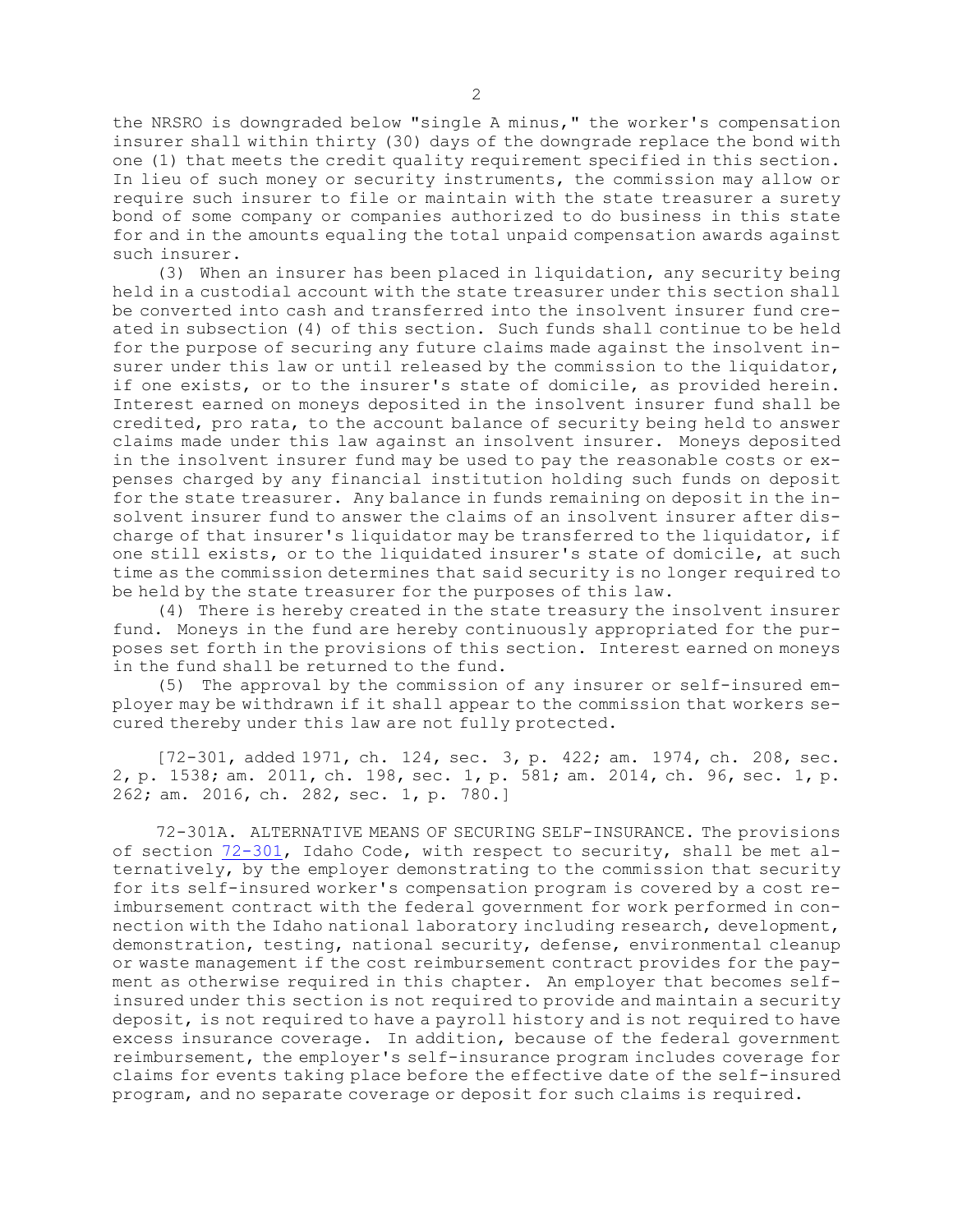The commission shall promulgate rules governing the administration of employer self-insurance under this section.

[72-301A, added 2014, ch. 96, sec. 2, p. 264.]

72-302. REGULATION OF DEPOSIT WITH STATE TREASURER. The securities so deposited with the state treasurer shall be an exclusive trust for the benefit of the employees of the employers whose compensation liability is so secured, to remain with the treasurer in trust to answer any default of any employer, self-insured employer or surety upon any such obligation established by final judgment upon which execution may lawfully be issued against the employer or surety; the surety, however, at all times shall have the right to collect the interest, dividends and profits upon the securities, and from time to time to withdraw the securities or <sup>a</sup> portion thereof, substituting therefor others of equally good character and value, to the satisfaction of the commission, and the securities shall not be sold under any process against the surety until after thirty (30) days' notice to the surety, supplying the date, place and manner of sale, and the process under which and the purpose for which the sale is to be made, accompanied by a copy of the process. The surety shall not be permitted to withdraw from the state treasurer the deposits of money or bonds or permit the surety bonds to lapse for <sup>a</sup> period of one (1) year after discontinuing business within this state, or while any suit is pending or while any judgment against the surety in this state, or award against an employer whose compensation liability is secured by the surety, shall remain unpaid. Securities which are used to satisfy the requirements of this chapter may be held in the federal reserve book-entry system, as defined in section  $41-2870(4)$  $41-2870(4)$ , Idaho Code, and interests in such securities may be transferred by bookkeeping entry in the federal reserve book-entry system without physical delivery of certificates representing such securities.

[72-302, added I.C., sec. 72-302, as added by 1971, ch. 124, sec. 3, p. 422; am. 1986, ch. 247, sec. 2, p. 667.]

72-303. QUALIFICATION SUBJECT TO REGULATION. To the end that payment of compensation secured by this law shall be adequately protected, the commissioner [director] of [the department of] insurance is hereby authorized and empowered to make and change from time to time such reasonable regulations as he may deem necessary with reference to required capital stock, surplus and reserves of sureties securing payment of compensation under this law.

[72-303, added I.C., sec. 72-303, as added by 1971, ch. 124, sec. 3, p. 422.]

72-304. PROMPT COMPENSATION PAYMENTS REQUIRED -- RULES AND REGULA-TIONS. The commission is authorized to make and change from time to time such rules and regulations as it shall deem necessary to secure the prompt payment of compensation, and after affording the surety opportunity to be heard, may withdraw its approval of any employer or surety who unnecessarily delays payment of compensation, and the commissioner [director] of [the department of] insurance upon notification accordingly shall withdraw his authorization of <sup>a</sup> surety to insure or guarantee the payment of workmen's compensation liability of employers in this state.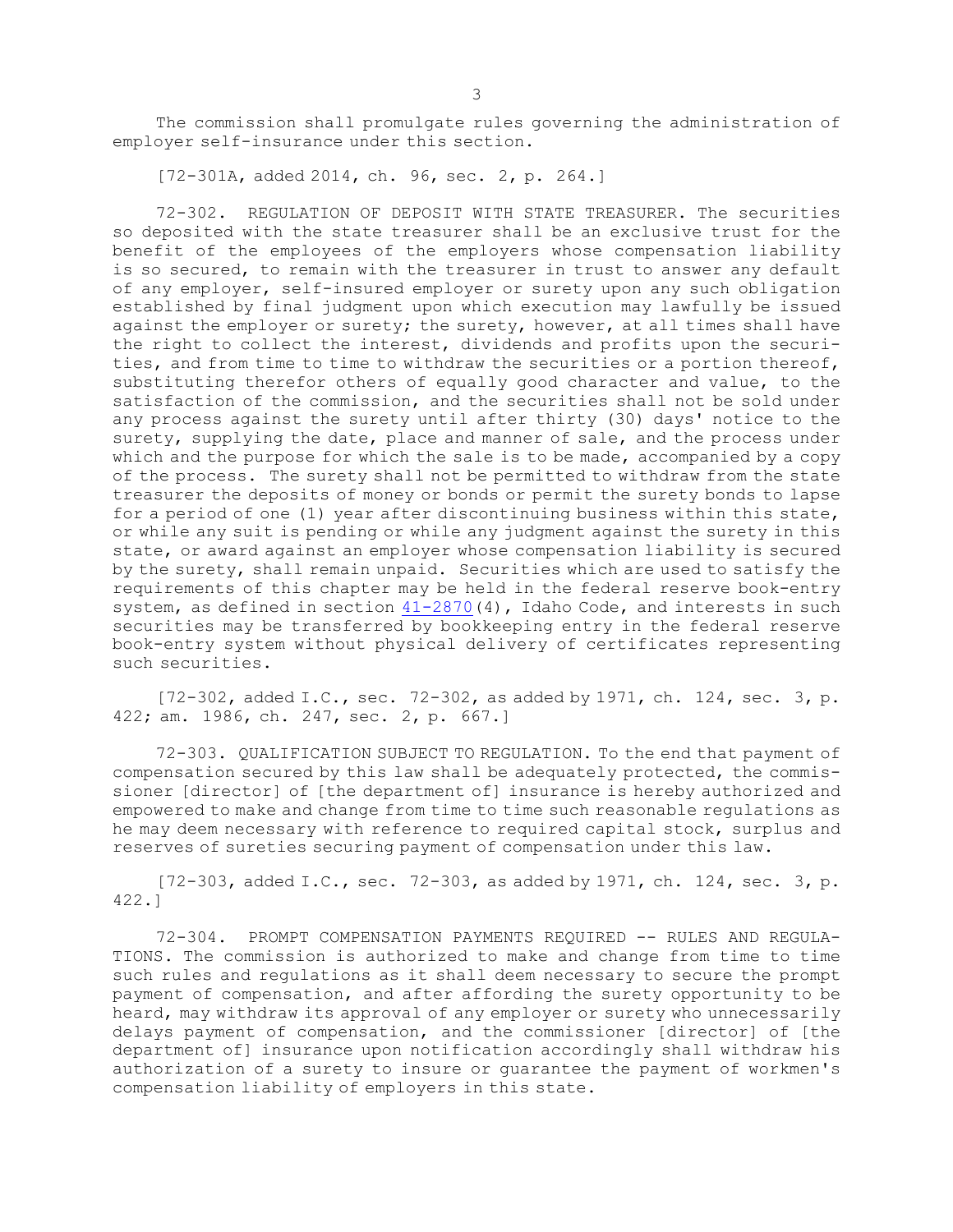[72-304, added I.C., sec. 72-304, as aded by 1971, ch. 124, sec. 3, p. 422.]

72-305. CLAIMS SERVICES AND MEDICAL SUPERVISION. Each surety shall provide prompt claims services through its own adjusting offices or officers located within the state, or by independent, licensed, resident adjusters.

The surety shall provide medical supervision of cases from its insureds through medical consultants located within the state or near enough to provide prompt and continuous service.

[72-305, added I.C., sec. 72-305, as added by 1971, ch. 124, sec. 3, p. 422.]

72-306. RECITALS IN INSURANCE CONTRACTS. Every policy of insurance and every guaranty contract or surety bond covering the liability of the employer for compensation shall cover the entire compensation liability of the employer to his employees, and shall contain <sup>a</sup> provision setting forth the right of an employee to enforce in his own name, either by at any time filing <sup>a</sup> separate claim or by at any time making the surety <sup>a</sup> party to the original claim, the liability of the surety in whole or in part for the payment of such compensation, provided, that payment in whole or in part of such compensation by either the employer or the surety shall, to the extent thereof, be <sup>a</sup> bar to the recovery against the other of the amount so paid.

[72-306, added I.C., sec. 72-306, as added by 1971, ch. 124, sec. 3, p. 422.]

72-306A. DEDUCTIBLE CONTRACT. (1) <sup>A</sup> surety issuing <sup>a</sup> worker's compensation insurance contract may offer deductibles optional to the policyholder for benefits payable thereunder so long as the director of the department of insurance approves the contract.

(2) The director of the department of insurance shall approve <sup>a</sup> contract containing such <sup>a</sup> deductible if, but only if, he finds the following standards have been met:

(a) Claimants' rights are properly protected and claimants' benefits are paid without regard to any such deductible;

(b) Premium reductions reflect the type and level of the deductible, consistent with accepted actuarial standards;

(c) Premium reductions for deductibles are determined before application of any experience modification, premium surcharge or premium discount;

(d) Recognition is given to policyholder characteristics, including size, financial capabilities, nature of activities and number of employees;

(e) The policyholder is liable to the surety for the deductible amount in regard to benefits paid for compensable claims;

(f) The surety pays all of the deductible amount, applicable to <sup>a</sup> compensable claim, to the person or provider entitled to benefits and then seeks reimbursement from the policyholder for the applicable deductible amount;

(g) Failure to reimburse deductible amounts by the policyholder to the surety is treated under the policy in the same manner as nonpayment of premiums; and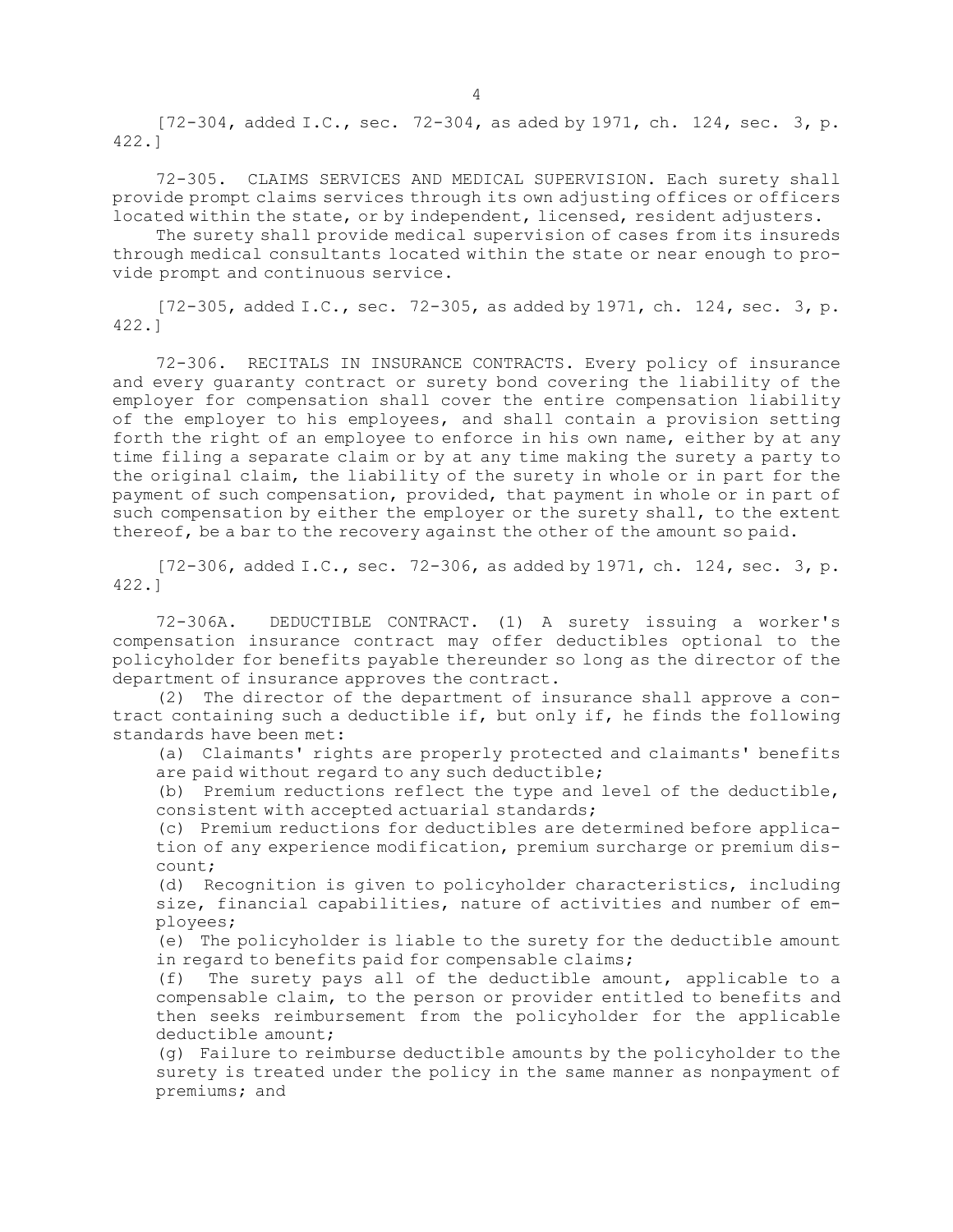(h) Losses subject to the deductible shall be reported and recorded as losses for purposes of ratemaking and application of the experience rating plan on the same basis as losses under policies providing first dollar coverage; and

(i) The contract otherwise complies with the statutes of this state.

(3) The premium tax required to be paid pursuant to section [72-523](https://legislature.idaho.gov/statutesrules/idstat/Title72/T72CH5/SECT72-523), Idaho Code, shall be calculated based on premiums which would have been charged but for the deductible. For all other taxes and assessments, including residual market assessments, based on premium, the amount of premium shall be determined after application of the deductible.

[72-306A, added 1993, ch. 223, sec. 1, p. 759.]

72-307. KNOWLEDGE OF EMPLOYER TO AFFECT SURETY. Every such policy, contract or bond shall contain <sup>a</sup> provision that, as between the employee and the surety, the notice to or knowledge of the occurrence of accident causing an injury or manifestation of an occupational disease on the part of the employer shall be deemed notice or knowledge, as the case may be, on the part of the surety, that the jurisdiction of the employer shall, for the purpose of this law, be the jurisdiction of the surety, and that the surety shall in all things be bound by and subject to the orders, findings, decisions, or awards of the commission rendered against the employer for the payment of compensation.

[72-307, added I.C., sec. 72-307, as added by 1971, ch. 124, sec. 3, p. 422.]

72-308. INSOLVENCY OF EMPLOYER NOT TO RELEASE SURETY. Every such policy, contract or bond shall contain <sup>a</sup> provision to the effect that the insolvency or bankruptcy of the employer and his discharge therein shall not relieve the surety from the payment of compensation for injuries received or occupational diseases contracted or death sustained by an employee during the life of such policy or contract.

 $[72-308, \text{ added I.C., sec. } 72-308, \text{ as added by } 1971, \text{ ch. } 124, \text{ sec. } 3, \text{ p.}$ 422.]

72-309. INSURANCE CONTRACT DEEMED REFORMED. Every such policy, contract or bond shall be deemed to be made subject to the provisions of this law and, if inconsistent with this law, shall be deemed to be reformed to conform to the provisions of this law.

[72-309, added I.C., sec. 72-309, as added by 1971, ch. 124, sec. 3, p. 422.]

72-310. MISREPRESENTATION NOT TO AFFECT EMPLOYEE'S RIGHTS. (1) No statement in an application for such <sup>a</sup> policy, contract or bond shall void the policy, contract or bond as between the surety and employer unless such statement shall be false and would materially have affected the acceptance of the risk if known by the surety. In no case shall the holding of the policy, contract or bond void between the surety and employer affect the surety's obligation to the employer's employees or their dependents to pay compensation and to discharge other obligations under this law. In such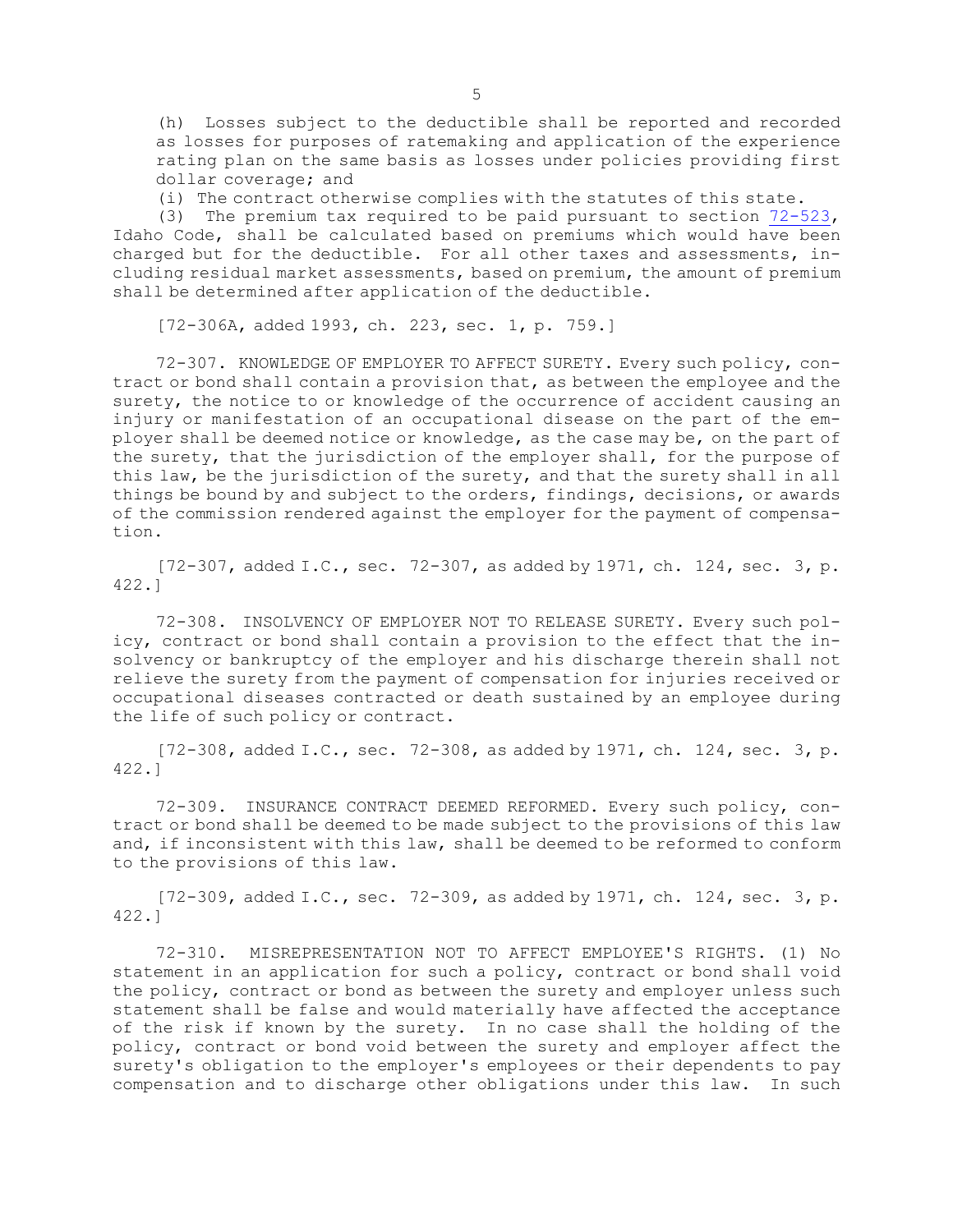case, the surety shall have <sup>a</sup> right of action against the employer for any amounts for which the surety is liable under such policy, contract or bond.

(2) As between any such employee or his dependents and the surety no question as to breach of warranty or misrepresentation by the insured shall be raised by the surety in any proceeding or any appeal therefrom.

[72-310, added I.C., sec. 72-310, as added by 1971, ch. 124, sec. 3, p. 422.]

72-311. NOTICE OF SECURITY -- CANCELLATION OF SURETY CONTRACT. (1) The employer shall forthwith file with the commission in form prescribed by it, <sup>a</sup> notice of his security.

(2) No policy of insurance or guaranty contract or surety bond issued against liability arising under this act, where the policy, contract, or bond is intended to provide coverage of greater than one hundred eighty (180) days, shall be canceled or not renewed until at least sixty (60) days after notice of cancellation has been filed with the industrial commission, and also served on the other contracting party either personally or by certified mail to the last known address of the other contracting party. If cancellation is due to failure to pay premiums, material misrepresentations by the insured, substantial and unforeseen changes in the risk assumed, substantial breaches of contractual duties, conditions or warranties, or the policy is being canceled or not renewed at the request of the policyholder, then at least ten (10) days' notice of cancellation is required and the notice shall be filed as required in this section. For purposes of this section, service by certified mail is complete either on acknowledgement of receipt or refusal of the notice by the contracting party or the fifteenth day after the date the postal authority first attempts to deliver the certified mail as evidenced by P.S. form 3849 or other similar document.

(3) <sup>A</sup> contracting party may, by its own representations or actions, be estopped by the commission from relying on the time limitations set out herein.

[72-311, as added by 1971, ch. 124, sec. 3, p. 422; am. 1972, ch. 185, sec. 1, p. 472; am. 1987, ch. 278, sec. 16, p. 587; am. 1988, ch. 238, sec. 1, p. 466; am. 1994, ch. 178, sec. 1, p. 417; am. 2006, ch. 16, sec. 29, p. 65.]

72-312. POSTING OF NOTICE REGARDING INSURANCE -- PENALTY. Every employer who has complied with section [72-301](https://legislature.idaho.gov/statutesrules/idstat/Title72/T72CH3/SECT72-301)[, Idaho Code,] shall post and maintain in <sup>a</sup> conspicuous place or places in and about his place or places of business typewritten or printed notices in form prescribed by the commission, stating the fact that he has complied with the law as to securing the payment of compensation to his employees and their dependents in accordance with the provisions of this law. Such notice shall contain the name and address of the surety, if any, with which the employer has secured payment of compensation. An employer who fails to post and keep such notice conspicuously displayed shall be guilty of <sup>a</sup> misdemeanor.

 $[72-312,$  added I.C., sec.  $72-312$ , as added by 1971, ch. 124, sec. 3, p. 422.]

72-313. PAYMENT PENDING DETERMINATION OF POLICY COVERAGE. Whenever any claim is presented and the claimant's right to compensation is not in issue,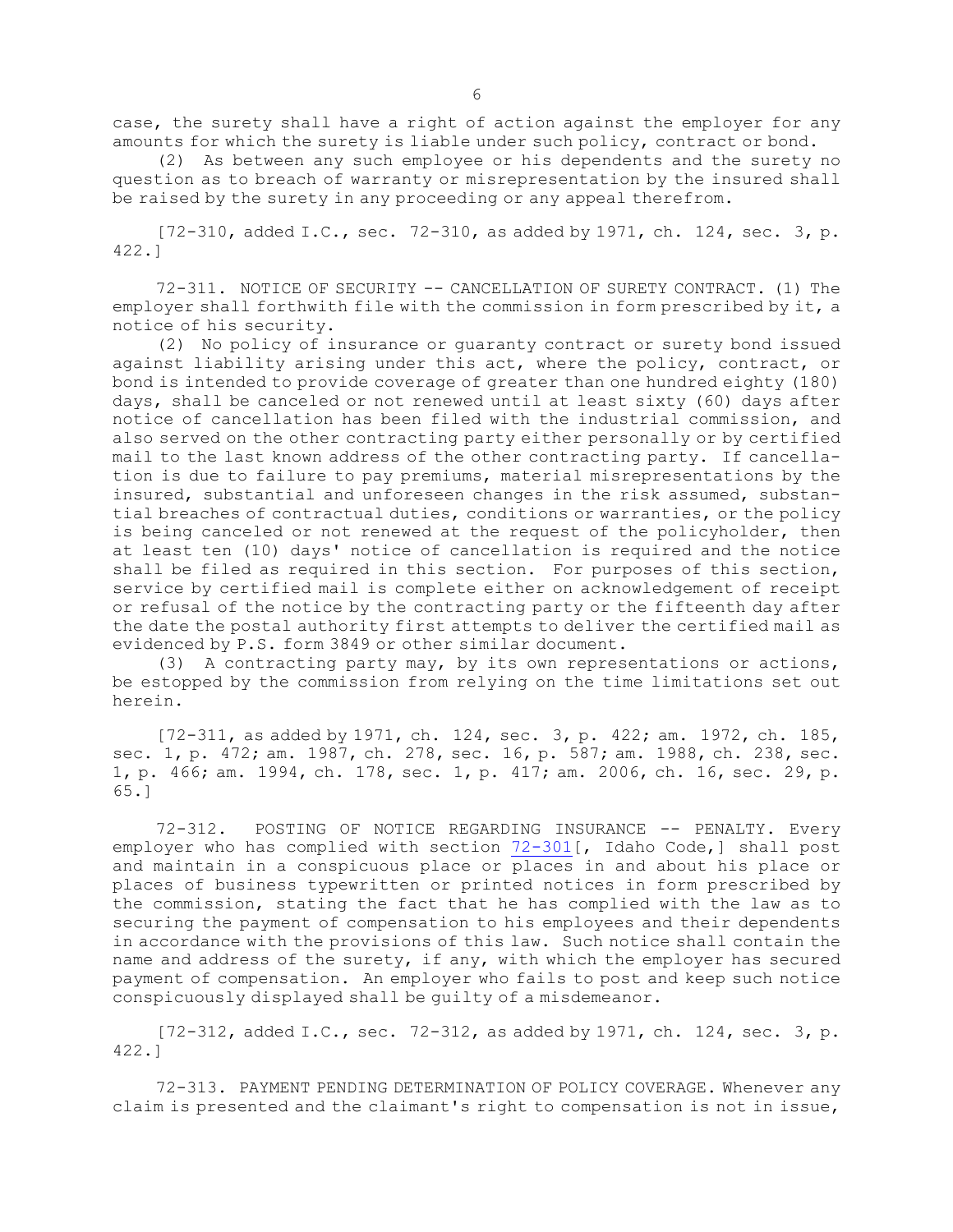but the issue of liability is raised as between an employer and <sup>a</sup> surety or between two (2) or more employers or sureties, the commission shall order payment of compensation to be made immediately by one or more of such employers or sureties. The commission may order any such employer or surety to deposit the amount of the award or to give such security thereof as may be deemed satisfactory. When the issue is finally resolved, an employer or surety held not liable shall be reimbursed for any such payments by the employer or surety held liable and any deposit or security so made shall be returned.

[72-313, added I.C., sec. 72-313, as added by 1971, ch. 124, sec. 3, p. 422.]

72-314. PAYMENT OF LIABILITY OF PUBLIC EMPLOYER. Any sums necessary to be paid under the provisions of this law by any public or quasi-public employer, which exercises taxing power, for compensation premiums or compensation shall be considered to be ordinary and necessary expenses of such employer, and its governing body shall make appropriation of and pay such sums whenever necessary, notwithstanding that it may have failed to anticipate such ordinary and necessary expense in any budget, estimate of expense, appropriation, ordinance, or otherwise.

[72-314, added I.C., sec. 72-314, as added by 1971, ch. 124, sec. 3, p. 422.]

72-315. ERRONEOUS PAYMENT IN GOOD FAITH. Payment of death benefits by an employer in good faith to <sup>a</sup> dependent subsequent in right to another or other dependents shall protect and discharge the employer unless and until such dependent or dependents prior in right shall have given him notice of his or their claim.

 $[72-315,$  added I.C., sec. 72-315, as added by 1971, ch. 124, sec. 3, p. 422.]

72-316. VOLUNTARY PAYMENTS OF INCOME BENEFITS. Any payments made by the employer or his insurer to <sup>a</sup> workman injured or afflicted with an occupational disease, during the period of disability, or to his dependents, which under the provisions of this law, were not due and payable when made, may, subject to the approval of the commission, be deducted from the amount yet owing and to be paid as income benefits; provided, that in case of disability such deduction shall be made by shortening the period during which income benefits must be paid, and not by reducing the amount of the weekly payments.

[72-316, added I.C., sec. 72-316, as added by 1971, ch. 124, sec. 3, p. 422.]

72-317. PERIODICAL PAYMENTS. The commission, upon the application of either party, may in its discretion, having regard to the welfare of the employee and the convenience of the employer, authorize income benefits to be paid biweekly or monthly instead of weekly.

 $[72-317, \text{ added I.C., sec. } 72-317, \text{ as added by } 1971, \text{ ch. } 124, \text{ sec. } 3, \text{ p.}$ 422.]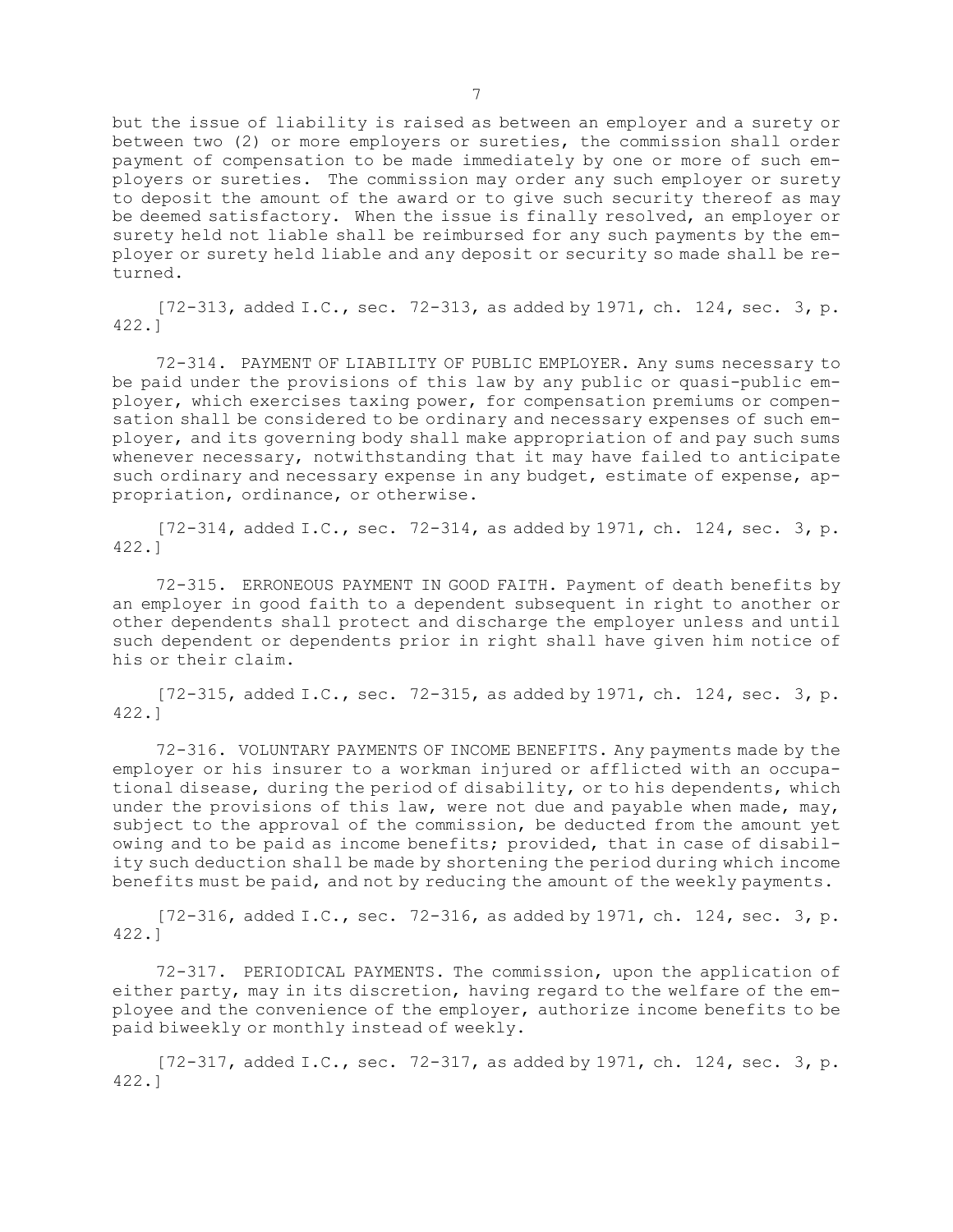72-318. INVALID AGREEMENTS -- PENALTY. (1) No agreement by an employee to pay any portion of the premiums paid by his employer for workmen's compensation, or to contribute to the cost or other security maintained for or carried for the purpose of securing the payment of workmen's compensation, or to contribute to <sup>a</sup> benefit fund or department maintained by the employer, or any contract, rule, regulation or device whatever designed to relieve the employer in whole or in part from any liability created by this law, shall be valid. Any employer who makes <sup>a</sup> deduction for such purpose from the remuneration of any employee entitled to the benefits of this act shall be guilty of <sup>a</sup> misdemeanor.

(2) No agreement by an employee to waive his rights to compensation under this act shall be valid.

[72-318, added I.C., sec. 72-318, as added by 1971, ch. 124, sec. 3, p. 422.]

72-319. PENALTY FOR FAILURE TO SECURE COMPENSATION. (1) Any employer required to secure the payment of compensation under this law who fails to secure the payment thereof shall be guilty of <sup>a</sup> misdemeanor. In any case where the employer is a corporation or a limited liability company, any officer or employee of the corporation or manager or employee of <sup>a</sup> limited liability company who had authority to secure payment of compensation on behalf of the corporation or limited liability company and failed to do so shall individually be guilty of <sup>a</sup> misdemeanor.

(2) Such officer, employee or manager shall be personally liable jointly and severally with such corporation or limited liability company for any compensation which may accrue under this law in respect to any injury or occupational disease suffered by any employee of such corporation or limited liability company while it shall so fail to secure the payment of compensation.

(3) Any employer who knowingly transfers, sells, encumbers, assigns, or in any manner disposes of, conceals, secretes or destroys any property or records belonging to such employer, after one (1) of its employees has been afflicted by an injury or occupational disease, with intent to avoid the payment of compensation to such employee or his dependents, shall be guilty of <sup>a</sup> misdemeanor. In any case where such employer is <sup>a</sup> corporation or limited liability company, any officer, employee or manager thereof, if knowingly participating or acquiescing in any such act, shall also be individually guilty of <sup>a</sup> misdemeanor.

(4) Any employer required to secure the payment of compensation under this law, who fails to do so, may be liable for <sup>a</sup> penalty of either two dollars (\$2.00) for each employee for each day or twenty-five dollars (\$25.00) for each day during which such failure continues, whichever is greater, and in cases where the employer is <sup>a</sup> corporation or limited liability company and is unable to pay the fine, any officer or employee of the corporation or manager of <sup>a</sup> limited liability company who had authority to secure payment of compensation on behalf of the corporation or <sup>a</sup> limited liability company and failed to do so, shall be liable for <sup>a</sup> like penalty, to be recovered for the time during which such failure continued, but for not more than three (3) consecutive years, in an action brought by the commission in the name of the state of Idaho; any amount so collected shall be paid into the industrial administration fund; for this purpose the district court of any county in which the employer carries on any part of its trade or occupation shall have jurisdiction. In determining whether penalties should be assessed or collected for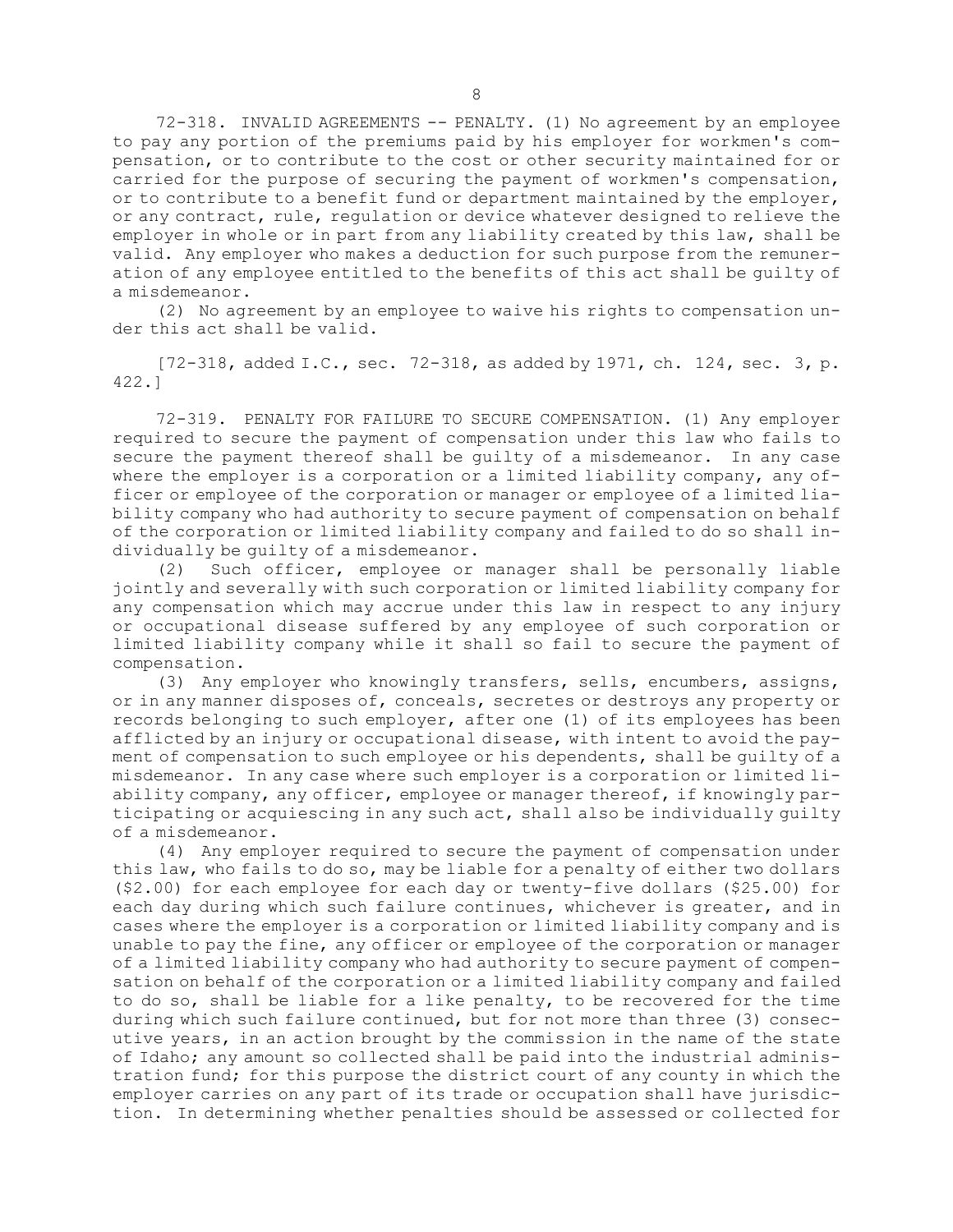the employer's failure to secure the payment of compensation, the commission may consider the following factors:

(a) When the employer was notified that such employer's worker's compensation insurance coverage had been cancelled or that such insurance was required;

(b) The length of time that elapsed between when the employer was notified that worker's compensation insurance coverage was required or that such employer's coverage had been cancelled, and the date that such coverage was put into effect;

(c) Whether the employer is able to document attempts to secure worker's compensation insurance coverage during the period of time that such employer was without such coverage;

(d) Whether there were prior instances in which the employer failed to keep worker's compensation insurance in effect or such coverage was cancelled, and the reasons for such failure or cancellation;

(e) The reasons that the employer is unable to obtain or keep in effect worker's compensation insurance coverage;

The above factors are not exclusive and the commission may consider any other relevant factor.

(5) If any employer required to secure the payment of compensation under this law is or has been in default under section [72-301](https://legislature.idaho.gov/statutesrules/idstat/Title72/T72CH3/SECT72-301), Idaho Code, the employer may be enjoined by the district court of any county in which such employer carries on any part of its trade or occupation from carrying on such business while any default under section [72-301](https://legislature.idaho.gov/statutesrules/idstat/Title72/T72CH3/SECT72-301), Idaho Code, exists. All proceedings in the courts under this section are to be brought by the industrial commission in the name of the state of Idaho.

(6) An employer who fails to secure the payment of compensation and who has been assessed <sup>a</sup> penalty within the previous three (3) years pursuant to section [72-319](https://legislature.idaho.gov/statutesrules/idstat/Title72/T72CH3/SECT72-319)(4), Idaho Code, shall be liable for the following penalty in addition to the penalty provided by section  $72-319(4)$  $72-319(4)$ , Idaho Code:

(a) Five hundred dollars (\$500) for the second failure to secure the payment of compensation;

(b) One thousand dollars (\$1,000) for the third and any subsequent failure to secure the payment of compensation.

[72-319, as added by 1971, ch. 124, sec. 3, p. 422; am. 1973, ch. 112, sec. 1, p. 203; am. 1988, ch. 239, sec. 1, p. 467; am. 1990, ch. 322, sec. 1, p. 880; am. 1992, ch. 308, sec. 1, p. 919; am. 1997, ch. 304, sec. 1, p. 906.]

72-320. COMPENSATION PREFERRED AS WAGES. All rights of compensation granted by this law shall have the same preference or priority for the whole thereof against the assets of the employer as is allowed by law for any unpaid wages of labor.

[72-320, added I.C., sec. 72-320, as added by 1971, ch. 124, sec. 3, p. 422.]

72-321. STATUTORY AGENT OF EMPLOYER WHO HAS NO BUSINESS LOCALE. If an employer maintains no place of business in this state, he shall be deemed to have appointed the secretary of state as his agent for the purpose of acceptance of service of process, or of any order, directive, decision or award of the commission or of notice of any proceeding commenced by any party pursuant to this law.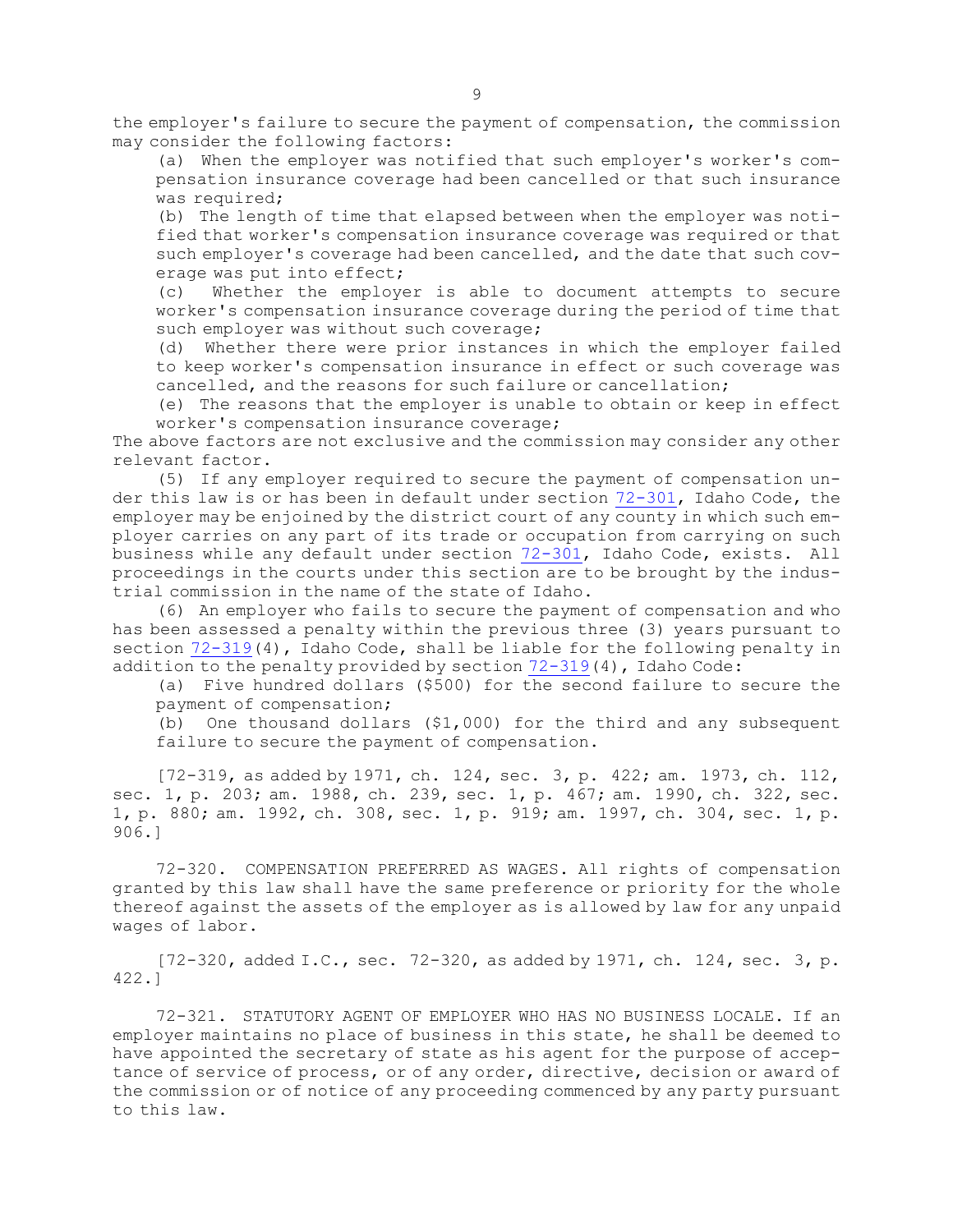[72-321, added I.C., sec. 72-321, as added by 1971, ch. 124, sec. 3, p. 422.]

72-322. ASSIGNED RISK. The director of the department of insurance, after consultation with sureties authorized to issue worker's compensation policies and guaranty contracts in this state, may put into effect <sup>a</sup> reasonable system for the equitable apportionment among such sureties of applicants for such policies or guaranty contracts who are in good faith entitled to but are unable to procure the same through ordinary methods. Such system shall be so drawn as to guarantee that such an applicant, if not in default on worker's compensation premiums, shall, following his application to the assigned risk system and tender of required premium, be covered by worker's compensation insurance or his coverage guaranteed. When any such system has been approved, all such carriers shall subscribe thereto and participate therein. Assignment shall be in such manner that, as far as practicable, no surety shall be assigned <sup>a</sup> larger proportion of compensation premiums under assigned policies during any calendar year than that which the total of compensation premiums written in the state by such surety during the preceding year bears to the total compensation premiums written in the state by all such sureties during the preceding calendar year. Provided however, that domestic reciprocal insurers which insure only worker's compensation risks shall be exempt from participation in this system. Premium charges for the assigned risk plan shall not be excessive, inadequate, nor unfairly discriminatory and shall produce sufficient revenue to make the plan self-sustaining and self-supporting.

[72-322, added 1971, ch. 124, sec. 3, p. 422; am. 1996, ch. 220, sec. 2, p. 724; am. 1996, ch. 305, sec. 4, p. 1003.]

72-323. CREATION OF INDUSTRIAL SPECIAL INDEMNITY FUND. <sup>A</sup> fund is hereby created to be known as the industrial special indemnity fund, which shall consist of payments made to it as in sections [72-327](https://legislature.idaho.gov/statutesrules/idstat/Title72/T72CH3/SECT72-327) and [72-420](https://legislature.idaho.gov/statutesrules/idstat/Title72/T72CH4/SECT72-420), [Idaho Code,] and as may hereafter be provided.

[72-323, added I.C., sec. 72-323, as added by 1971, ch. 124, sec. 3, p. 422.]

72-324. MANAGEMENT OF INDUSTRIAL SPECIAL INDEMNITY FUND. There is hereby created in the department of administration the office of manager of the industrial special indemnity fund, elsewhere in this chapter referred to as manager, whose duties shall be to administer the fund without liability on the part of the state or the manager beyond the amount of such fund. Among the powers of the manager shall be the power to evaluate, investigate, adjust claims made against the fund and make agreements, subject to the approval of the industrial commission, for compensation for injuries and occupational diseases in accordance with the provisions of this act, including the power to order payment from the fund for such medical, hospital and nursing care charges as injured persons or those suffering from occupational diseases may be entitled to from the fund.

The compensation of such manager shall be as provided in section [59-508](https://legislature.idaho.gov/statutesrules/idstat/Title59/T59CH5/SECT59-508), Idaho Code.

The manager shall be given notice of all applications, hearings and proceedings involving rights of the fund, and shall represent the fund in all proceedings brought to enforce <sup>a</sup> claim against it. The manager shall have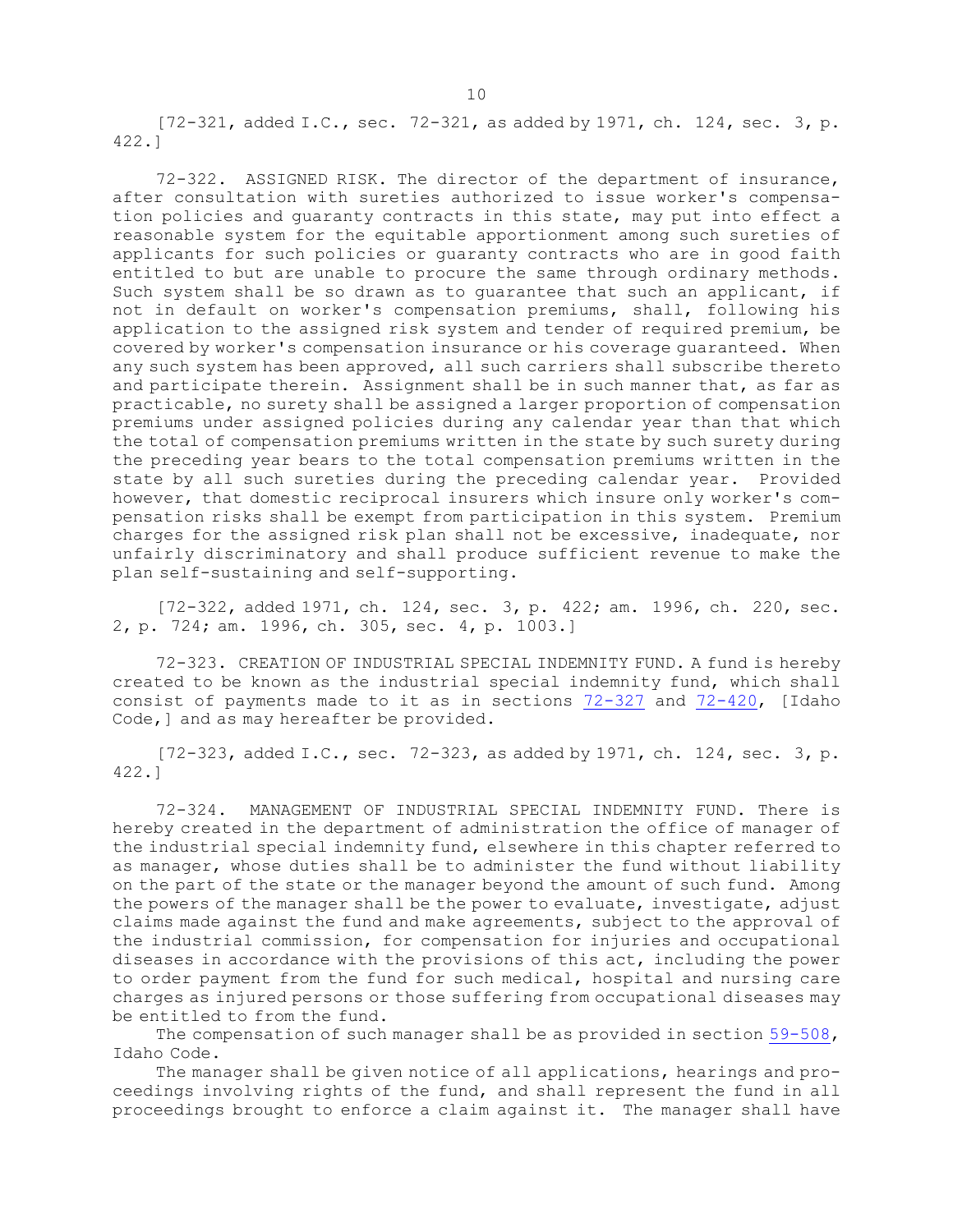the authority to employ such medical or other experts and to defray the expense thereof and of such witnesses as are reasonably necessary to administer, evaluate or defend the fund. The manager may also employ such employees as are necessary to assist in the administration of the fund. The manager may also employ legal counsel, or obtain legal counsel pursuant to section [72-330](https://legislature.idaho.gov/statutesrules/idstat/Title72/T72CH3/SECT72-330), Idaho Code, to represent and conduct on behalf of the fund all suits, actions and proceedings whatsoever involving the fund.

The manager may, in his official name, sue and be sued in all the courts of the state and before the industrial commission in all actions or proceedings arising out of anything done or offered in connection with the industrial special indemnity fund or business related thereto.

The industrial commission shall compute and collect the assessment provided by section [72-327](https://legislature.idaho.gov/statutesrules/idstat/Title72/T72CH3/SECT72-327), Idaho Code, and shall make quarterly reports to the fund of the same. The manager of the fund shall, each quarter of each year, prepare and file with the industrial commission and the state treasurer <sup>a</sup> report of all expenses of administration, legal expenses and payments from the fund, which reports will be kept on file and open to inspection by any interested person.

The director of the department of administration shall appoint the manager from <sup>a</sup> list of at least three (3) names provided by the industrial commission. The manager shall serve at the pleasure of the director of the department of administration.

[72-324, added 1978, ch. 264, sec. 2, p. 577; am. 1997, ch. 206, sec. 1, p. 620.]

72-325. STATE TREASURER CUSTODIAN OF FUND -- DUTIES. The state treasurer shall be custodian of the industrial special indemnity fund.

[72-325, added I.C., sec. 72-325, as added by 1971, ch. 124, sec. 3, p. 422; am. 1978, ch. 264, sec. 3, p. 578.]

72-326. DEPOSIT AND INVESTMENT OF FUND -- INTEREST. The state treasurer shall deposit or, on order of the manager of the industrial special indemnity fund, invest any portion of the industrial special indemnity fund not needed for immediate or currently anticipated use, in the manner and subject to all the provisions of law respecting the depositing and investing of state funds by him. Interest earned by such portion of the fund so invested shall be collected by the state treasurer and placed to the credit of the fund.

 $[72-326, \text{ added I.C., sec. } 72-326, \text{ as added by } 1971, \text{ ch. } 124, \text{ sec. } 3, \text{ p.}$ 422; am. 1978, ch. 264, sec. 4, p. 578.]

72-327. ASSESSMENT -- METHOD OF CALCULATION AND PRORATION -- TIME FOR PAYMENT. (1) The state insurance fund, every authorized self-insurer and every surety authorized under the Idaho insurance code or by the director of the department of insurance to transact worker's compensation insurance in Idaho, in addition to all other payments required by statute, shall, within thirty (30) days subsequent to September 1 and April 1 of each year, pay to the industrial commission for deposit in the industrial special indemnity fund an assessment as follows:

(a) The total annual assessment payable in the manner set forth in this section shall be equal in amount to two (2) times the amount of all expenses of the industrial special indemnity fund incurred during the im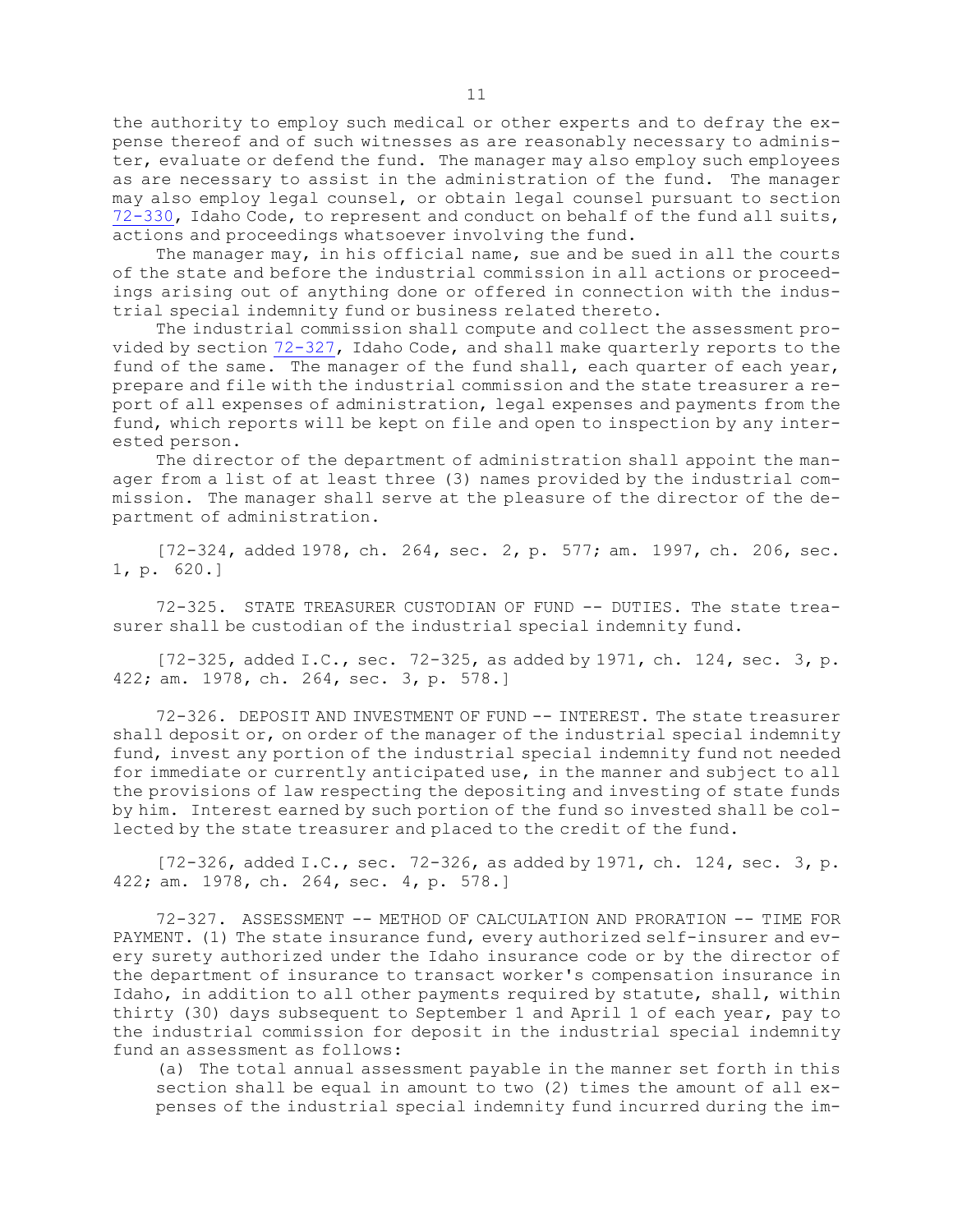mediately preceding fiscal year less the existing cash balance of the industrial special indemnity fund as of the thirtieth day of June of the immediately preceding fiscal year;

(b) The total annual assessment shall be apportioned on <sup>a</sup> pro rata percentage basis among and between the state insurance fund, every authorized self-insurer and every surety authorized under the Idaho insurance code or by the director of the department of insurance to transact worker's compensation insurance in Idaho based upon the proportionate share of the total gross amount of indemnity benefits paid on Idaho worker's compensation claims during the applicable reporting period;

(c) The amount of each responsible entity's or person's assessment which is due and payable within thirty (30) days subsequent to September 1 and April 1 of any year shall be calculated by dividing one-half (1/2) of the total annual assessment amount by the responsible party's proportionate share of the total gross amount of indemnity benefits paid during the preceding period of time from January 1 through December 31. In no case shall the amount of any such assessment be less than two hundred dollars (\$200).

(2) In arriving at the total gross amount of indemnity benefits paid, the amount of indemnity benefits shall include those payments provided for or made under the provisions of the worker's compensation law with respect to "income benefits" as defined in section [72-102](https://legislature.idaho.gov/statutesrules/idstat/Title72/T72CH1/SECT72-102), Idaho Code.

(3) For the purposes of this section, the responsible entities or persons shall report to the industrial commission their total gross indemnity benefits paid during the twelve (12) month period from January 1 through December 31 no later than March 3 of the next succeeding year.

(4) <sup>A</sup> penalty for the late filing of any report required by this section will be assessed in accordance with the rules of the industrial commission.

(5) The industrial special indemnity fund shall certify to the industrial commission annually the amount of the assessment payable under this section and the industrial commission shall prepare and submit to each responsible entity or person notice of its pro rata amount payable hereunder on or before April 1, 1998, and thereafter on or before September 1 and April 1 of each succeeding year.

(6) For the purposes of this section, the cash balance of the industrial special indemnity fund in any fiscal year shall mean all money deposited or invested by the state treasurer to the credit of the industrial special indemnity fund pursuant to sections [72-325](https://legislature.idaho.gov/statutesrules/idstat/Title72/T72CH3/SECT72-325) and [72-326](https://legislature.idaho.gov/statutesrules/idstat/Title72/T72CH3/SECT72-326), Idaho Code, and all interest earned thereon.

(7) For purposes of this section, the term "fiscal year" shall mean that period of time commencing upon July 1 in any year and ending upon June 30 of the next succeeding year.

[72-327, added 1997, ch. 206, sec. 3, p. 621; am. 2000, ch. 42, sec. 1, p. 83; am. 2006, ch. 247, sec. 1, p. 755; am. 2007, ch. 8, sec. 1, p. 7.]

72-328. COLLECTION OF DELINQUENT ASSESSMENTS -- DUTY OF ATTORNEY GEN-ERAL -- PENALTIES. (1) If any responsible entity or person required to make payment of an assessment as provided in this act shall fail to make full payment on or before ten (10) days following the time period specified in section [72-327](https://legislature.idaho.gov/statutesrules/idstat/Title72/T72CH3/SECT72-327), Idaho Code, for payment of the assessment, it shall be the duty of the attorney general to bring <sup>a</sup> civil action in the name of the state in the proper court to collect the amount of the assessment due. Any amount of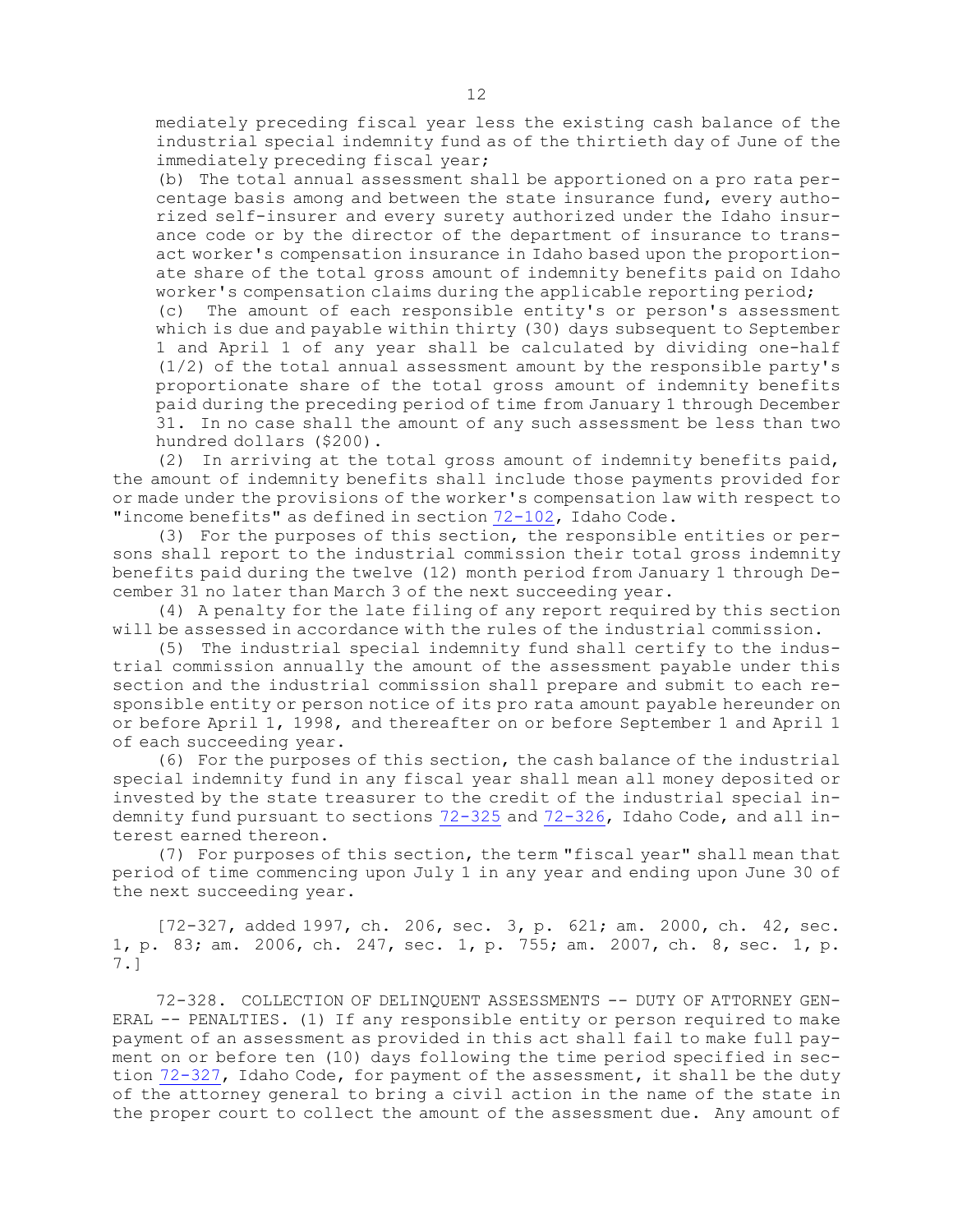assessment collected by the attorney general shall be deposited in the industrial special indemnity fund.

(2) Any responsible entity or person who is in default for ten (10) or more days in the payment of the assessment as set forth in this act shall be liable for <sup>a</sup> penalty for every ten (10) day period or any part thereof during which such failure continues. The penalty shall be in the amount of ten percent (10%) of the amount originally due. It shall be the duty of the attorney general to bring <sup>a</sup> civil action in the name of the state in the proper court to collect the amount of the penalty herein provided in addition to any unpaid assessment. Any amount of penalty and assessment collected by the attorney general shall be deposited in the industrial special indemnity fund.

(3) Any responsible surety or person who shall willfully misrepresent the amount of total gross indemnity benefits paid under the provisions of this act shall be liable to the state for <sup>a</sup> penalty in an amount ten (10) times the difference between the payments made and the amounts that should have been paid had such misrepresentation not been made. It shall be the duty of the attorney general to bring <sup>a</sup> civil action in the name of the state in the proper court to collect the amount of the penalty herein provided in addition to any unpaid assessment. Any amount of penalty and assessment collected by the attorney general shall be deposited in the industrial special indemnity fund.

[72-328, added 1997, ch. 206, sec. 4, p. 623.]

72-329. DISBURSEMENTS. All disbursements from the industrial special indemnity fund shall be paid by the treasurer upon orders of the manager. Disbursements to beneficiaries not payable in <sup>a</sup> lump sum shall be made monthly.

 $[72-329, \text{ added I.C., sec. } 72-330, \text{ as added by } 1971, \text{ ch. } 124, \text{ sec. } 3, \text{ p.}$ 422; am. 1978, ch. 264, sec. 6, p. 579.]

72-330. LEGAL REPRESENTATION OF FUND. The attorney general shall appoint <sup>a</sup> member of his staff, if requested by the manager, pursuant to section [72-324](https://legislature.idaho.gov/statutesrules/idstat/Title72/T72CH3/SECT72-324), Idaho Code, to represent and conduct on behalf of the industrial special indemnity fund all suits, actions and proceedings whatsoever involving the fund.

 $[72-330,$  added I.C., sec.  $72-330,$  as added by 1971, ch. 124, sec. 3, p. 422; am. 1978, ch. 264, sec. 7, p. 579.]

72-331. PAYMENT OF ADMINISTRATIVE EXPENSES. The manager shall have the authority to pay from the industrial special indemnity fund necessary expenses of administration involving the industrial special indemnity fund, including secretarial help, equipment and supplies, medical and other experts, witnesses, legal counsel, and similar aid and services.

[72-331, added I.C., sec. 72-331, as added by 1971, ch. 124, sec. 3, p. 422; am. 1978, ch. 264, sec. 8, p. 579.]

72-332. PAYMENT FOR SECOND INJURIES FROM INDUSTRIAL SPECIAL INDEMNITY ACCOUNT. (1) If an employee who has <sup>a</sup> permanent physical impairment from any cause or origin, incurs <sup>a</sup> subsequent disability by an injury or occupational disease arising out of and in the course of his employment, and by reason of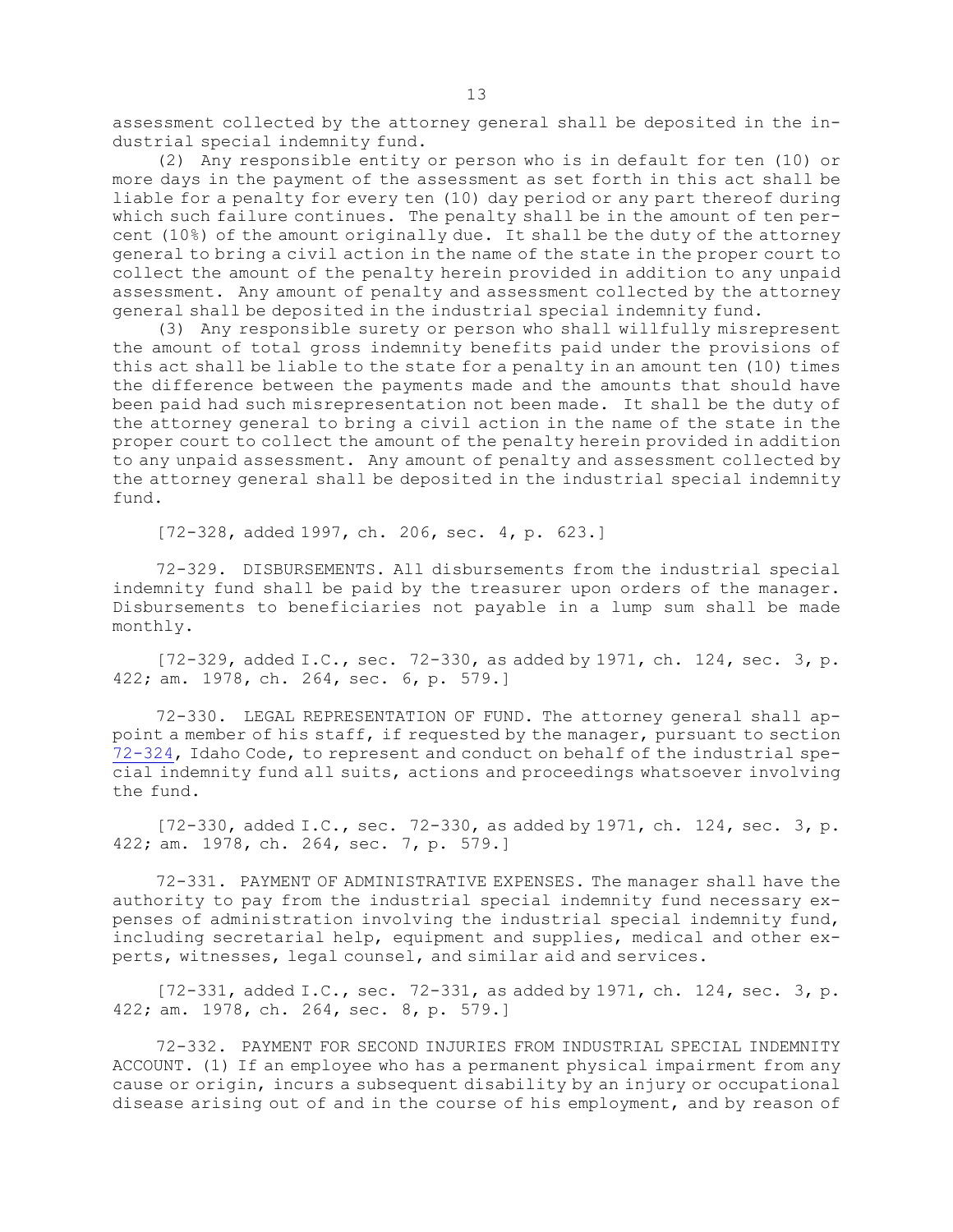the combined effects of both the pre-existing impairment and the subsequent injury or occupational disease or by reason of the aggravation and acceleration of the pre-existing impairment suffers total and permanent disability, the employer and surety shall be liable for payment of compensation benefits only for the disability caused by the injury or occupational disease, including scheduled and unscheduled permanent disabilities, and the injured employee shall be compensated for the remainder of his income benefits out of the industrial special indemnity account.

(2) "Permanent physical impairment" is as defined in section [72-422](https://legislature.idaho.gov/statutesrules/idstat/Title72/T72CH4/SECT72-422), Idaho Code, provided, however, as used in this section such impairment must be <sup>a</sup> permanent condition, whether congenital or due to injury or disease, of such seriousness as to constitute <sup>a</sup> hindrance or obstacle to obtaining employment or to obtaining re-employment if the claimant should become employed. This shall be interpreted subjectively as to the particular employee involved, however, the mere fact that <sup>a</sup> claimant is employed at the time of the subsequent injury shall not create <sup>a</sup> presumption that the pre-existing permanent physical impairment was not of such seriousness as to constitute such hindrance or obstacle to obtaining employment.

[72-332, added I.C., sec. 72-332, as added by 1971, ch. 124, sec. 3, p. 422; am. 1978, ch. 264, sec. 9, p. 579; am. 1981, ch. 261, sec. 2, p. 553; am. 1991, ch. 155, sec. 1, p. 371.]

72-333. PERPETUAL APPROPRIATION. All moneys which may come into the industrial special indemnity fund are hereby perpetually appropriated to the department of administration to be expended by it for the purposes stated in sections  $72-331$  and  $72-332$ , Idaho Code.

[72-333, added I.C., sec. 72-333, as added by 1971, ch. 124, sec. 3, p. 422; am. 1978, ch. 264, sec. 10, p. 580.]

72-334. FILING NOTICE OF CLAIM WITH THE INDUSTRIAL SPECIAL INDEMNITY FUND -- TIME FOR FILING -- RECORDS TO BE INCLUDED WITH NOTICE OF CLAIM -- JURISDICTIONAL EFFECT. Any claimant, employer or surety making <sup>a</sup> claim for benefits with the industrial special indemnity fund shall file <sup>a</sup> notice of claim with the manager not less than sixty (60) days prior to the date of filing of <sup>a</sup> complaint against the industrial special indemnity fund with the industrial commission seeking benefits from the industrial special indemnity fund. Such notice of claim shall include, but not be limited to, <sup>a</sup> detailed statement describing the disability claim and supporting documentation including relevant medical and vocational rehabilitation records. Failure to timely file <sup>a</sup> notice of claim with the manager shall require the involuntary dismissal of any complaint against the industrial special indemnity fund regarding the claim for benefits which the party seeking to join the industrial special indemnity fund may cause to be filed with the industrial commission. The manager shall evaluate the notice of claim and shall approve or deny the claim or make an offer of settlement within the sixty (60) day period. If, in the discretion of the manager, the notice of claim is determined to be incomplete, the manager may, upon written notice to the party seeking to join the industrial special indemnity fund, extend the time period for evaluation of the claim for <sup>a</sup> maximum of thirty (30) days in order to request the necessary documents and records. The manager shall approve or deny the claim or make an offer of settlement within the extended period.